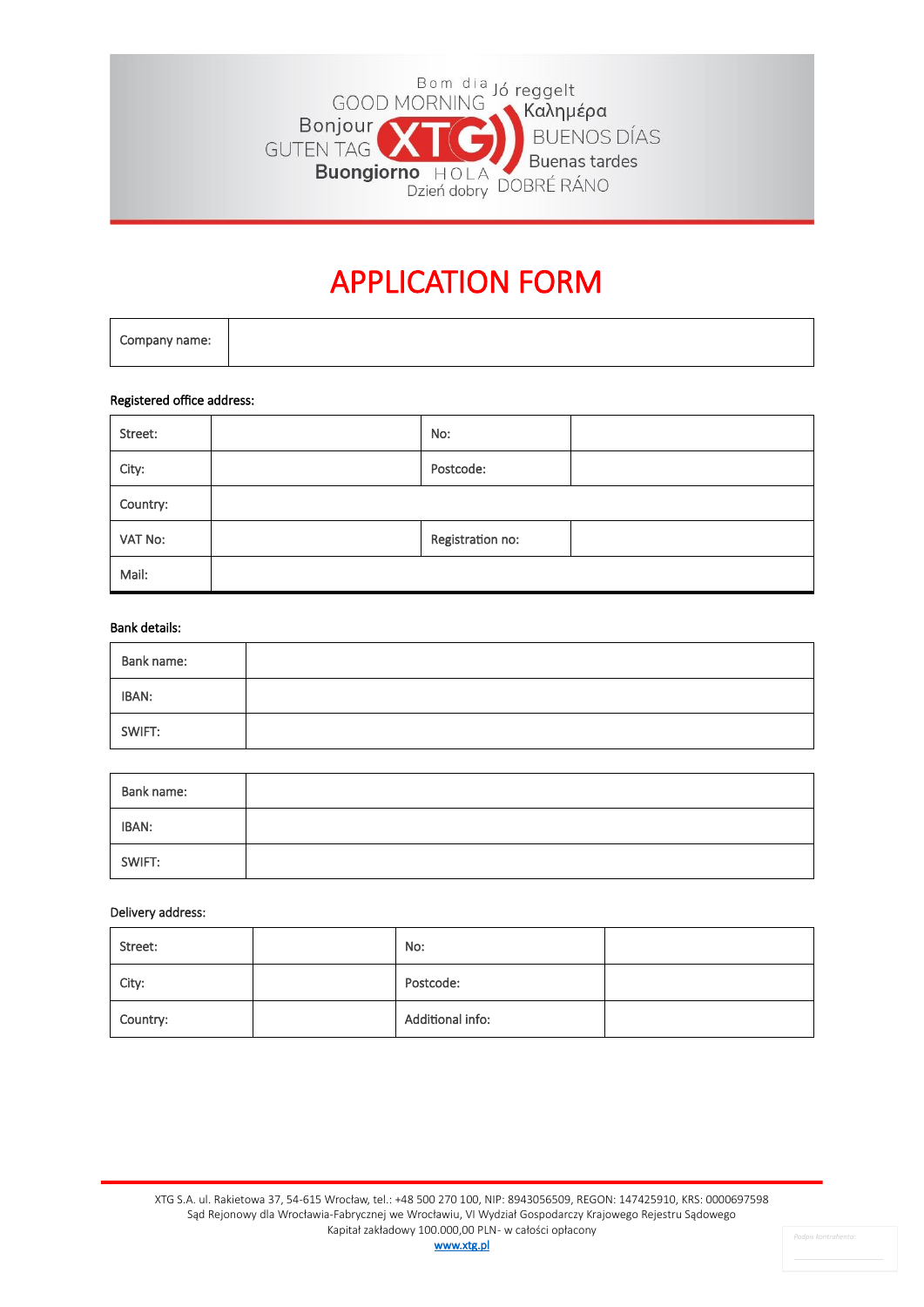

## Owner/Person representing the company:

| Full name: |        |  |
|------------|--------|--|
| Mail:      | Phone: |  |
| Position:  |        |  |

| Full name: |        |  |
|------------|--------|--|
| Mail:      | Phone: |  |
| Position:  |        |  |

### Company contact detalis:

| No. | Full name: | Position: | Phone: | Mail: |
|-----|------------|-----------|--------|-------|
|     |            |           |        |       |
|     |            |           |        |       |
|     |            |           |        |       |
|     |            |           |        |       |

#### Accounting Department:

| Mail:          | Phone: |  |
|----------------|--------|--|
| Other contact: |        |  |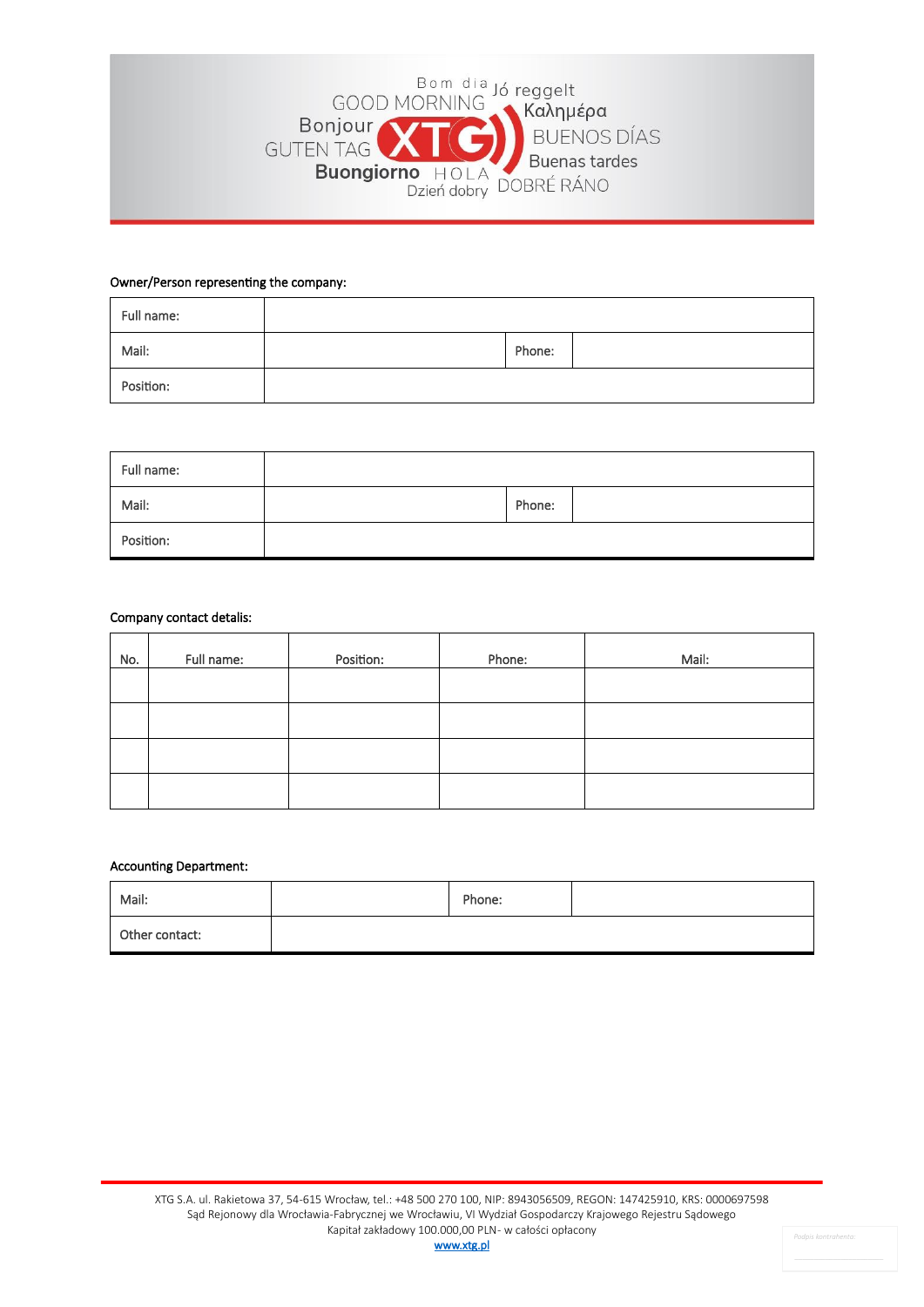

### Sales Departament/ Supply Department:

| Mail:          | Phone: |  |
|----------------|--------|--|
| Other contact: |        |  |

## Complaints Department:

| Mail:          | Phone: |  |
|----------------|--------|--|
| Other contact: |        |  |

#### REQUIRED DOCUMENTS:

- 1. Filled and stamped application form (signed by Director/Owner).
- 2. Company registration documents.
- 3. VAT certificate.

| Signature by Director/ Owner: |  |
|-------------------------------|--|
| Company stamp:                |  |

*The completed and signed company registration sheet should be sent in original to the following address: ul. Rakietowa 37, 54-615 Wrocław.*

*Podpis kontrahenta:*